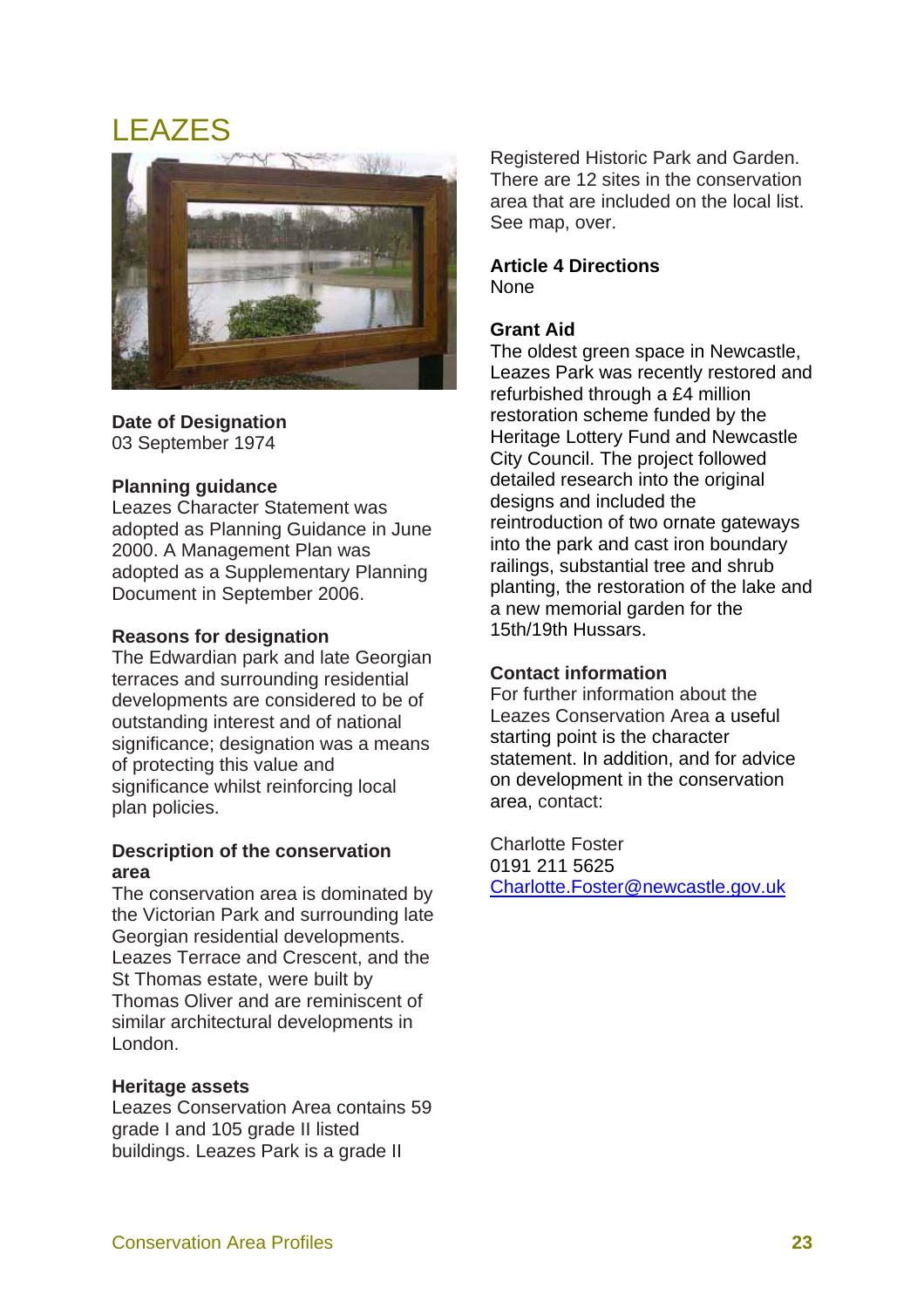

| ©Crown copyright. All rights reserved. Newcastle City Council, 100019569, 2009. |  |  |
|---------------------------------------------------------------------------------|--|--|